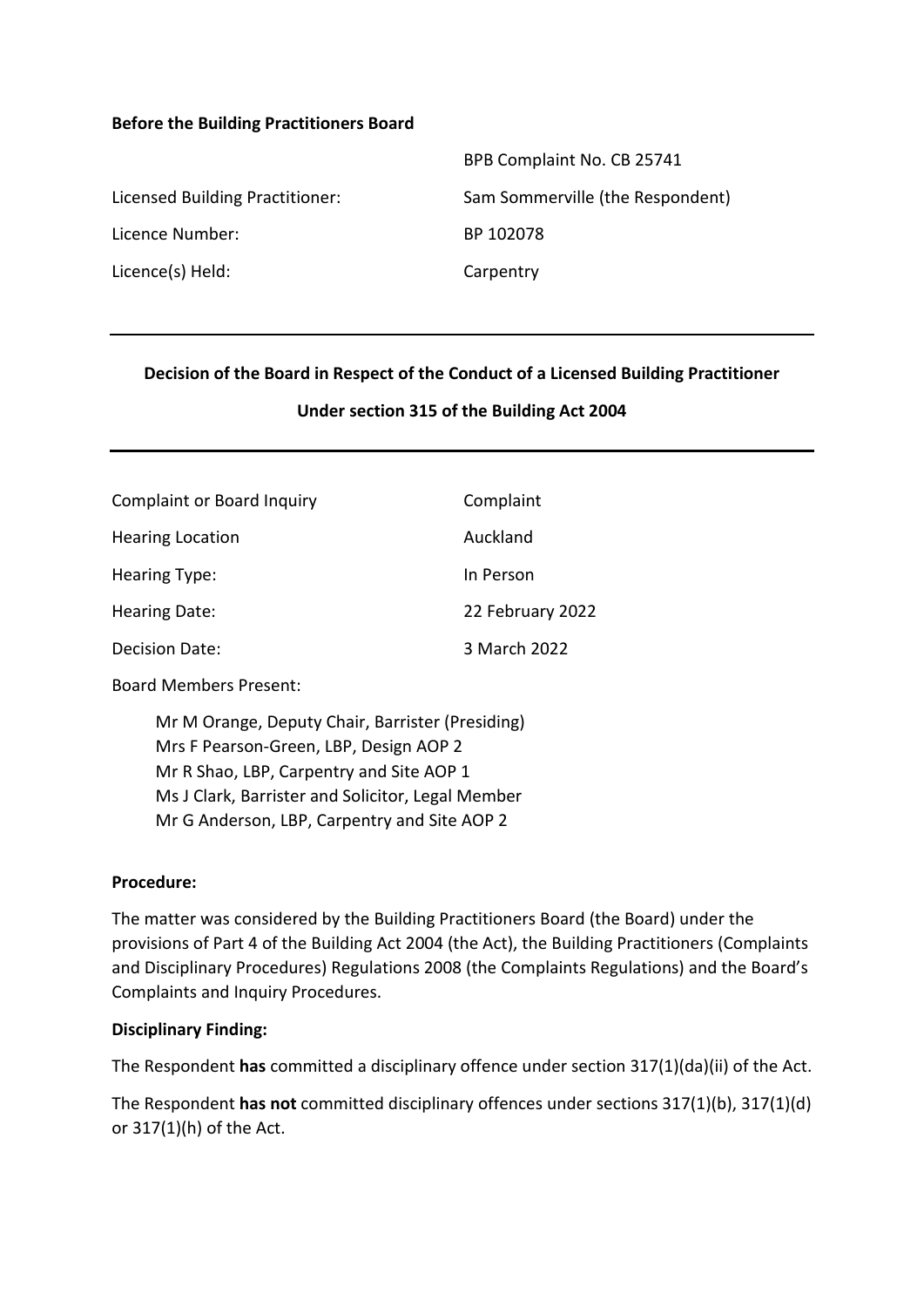# **Contents**

# <span id="page-1-0"></span>**Summary of the Board's Decision**

- [1] The Respondent has failed to provide a record of work on completion of restricted building work. He is fined \$1,000 and ordered to pay costs of \$1,000. The disciplinary outcome will be recorded on the Register of Licensed Building Practitioners for a period of three years.
- [2] The Board found that the Respondent has not carried out or supervised building work in a negligent or incompetent manner or in a manner that was contrary to a building consent on the basis that the conduct complained about was not serious enough to warrant a disciplinary outcome.
- [3] The Board has also found that the Respondent has not carried out or supervised building work not within his or her competence on the basis that the conduct complained about was not serious enough to warrant a disciplinary outcome.

# <span id="page-1-1"></span>**The Charges**

[4] The hearing resulted from a Complaint about the conduct of the Respondent and a Board resolution under regulation 10 of the Complaints Regulations<sup>1</sup> to hold a hearing in relation to building work at [Omitted]. The alleged disciplinary offences the Board resolved to investigate were that the Respondent:

<span id="page-1-2"></span><sup>&</sup>lt;sup>1</sup> The resolution was made following the Board's consideration of a report prepared by the Registrar in accordance with the Complaints Regulations.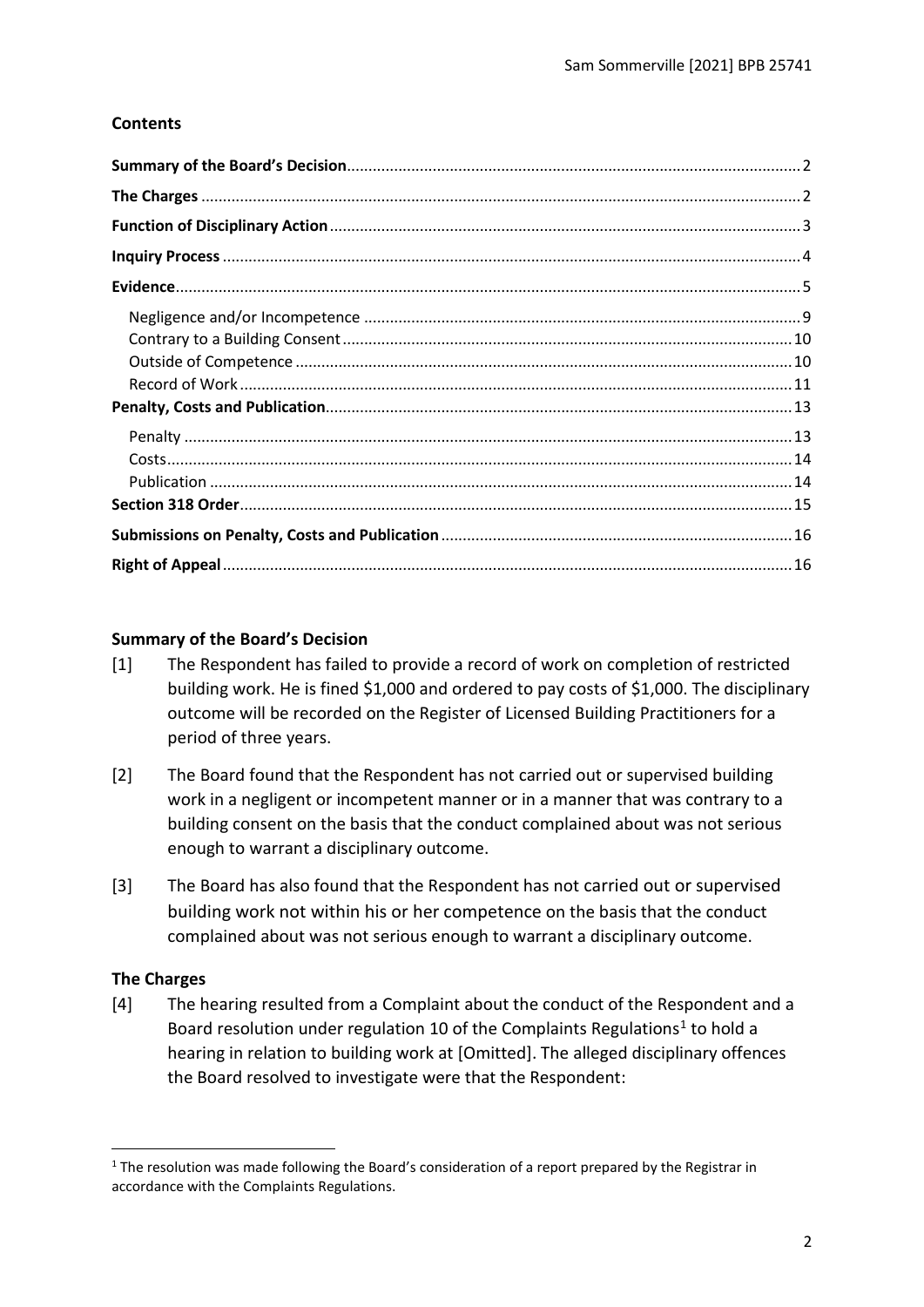- (a) carried out or supervised building work in a negligent or incompetent manner, in that he may have failed to follow the required or acceptable practices when making changes to the building consent in respect of the following work (s 317(1)(b) of the Act).
	- i. block retaining wall to a timber retaining wall,
	- ii. wooden window joinery to aluminium joinery,
	- iii. premixed 25Mpa concrete to slab bridging specific engineer design to bagged concrete, noting that the Council stated the change required engineer's approval prior to it being carried out,
	- iv. bathroom linings from ceramic tiles to acrylic wall lining,
	- v. tiled bathroom floor to vinyl
	- vi. change from 13mm aqualine to 10mm aqualine.
- (b) carried out or supervised building work that does not comply with a building consent, in that, he may, in respect of the matters detailed in paragraph 4 (a)(i)-(vi) above, have carried out or supervised building work that did not comply with the building consent. (s 317(1)(d) of the Act).
- (c) failed, without good reason, in respect of a building consent that relates to restricted building work that he or she is to carry out (other than as an ownerbuilder) or supervise, or has carried out (other than as an owner-builder) or supervised, (as the case may be), to provide the persons specified in section 88(2) with a record of work, on completion of the restricted building work, in accordance with section 88(1) (s 317(1)(da)(ii) of the Act).
- (d) breached section 314B(b) of the Act, in that, he may have worked outside his competency when he designed a retaining wall for construction. (s 317(1)(h) of the Act).

#### <span id="page-2-0"></span>**Function of Disciplinary Action**

[5] The common understanding of the purpose of professional discipline is to uphold the integrity of the profession. The focus is not punishment, but the protection of the public, the maintenance of public confidence and the enforcement of high standards of propriety and professional conduct. Those purposes were recently reiterated by the Supreme Court of the United Kingdom in *R v Institute of Chartered Accountants in England and Wales*[2](#page-2-1) and in New Zealand in *Dentice v Valuers Registration Board*[3](#page-2-2)*.*

<span id="page-2-1"></span>*<sup>2</sup> R v Institute of Chartered Accountants in England and Wales* [2011] UKSC 1, 19 January 2011.

<span id="page-2-2"></span><sup>3</sup> [1992] 1 NZLR 720 at p 724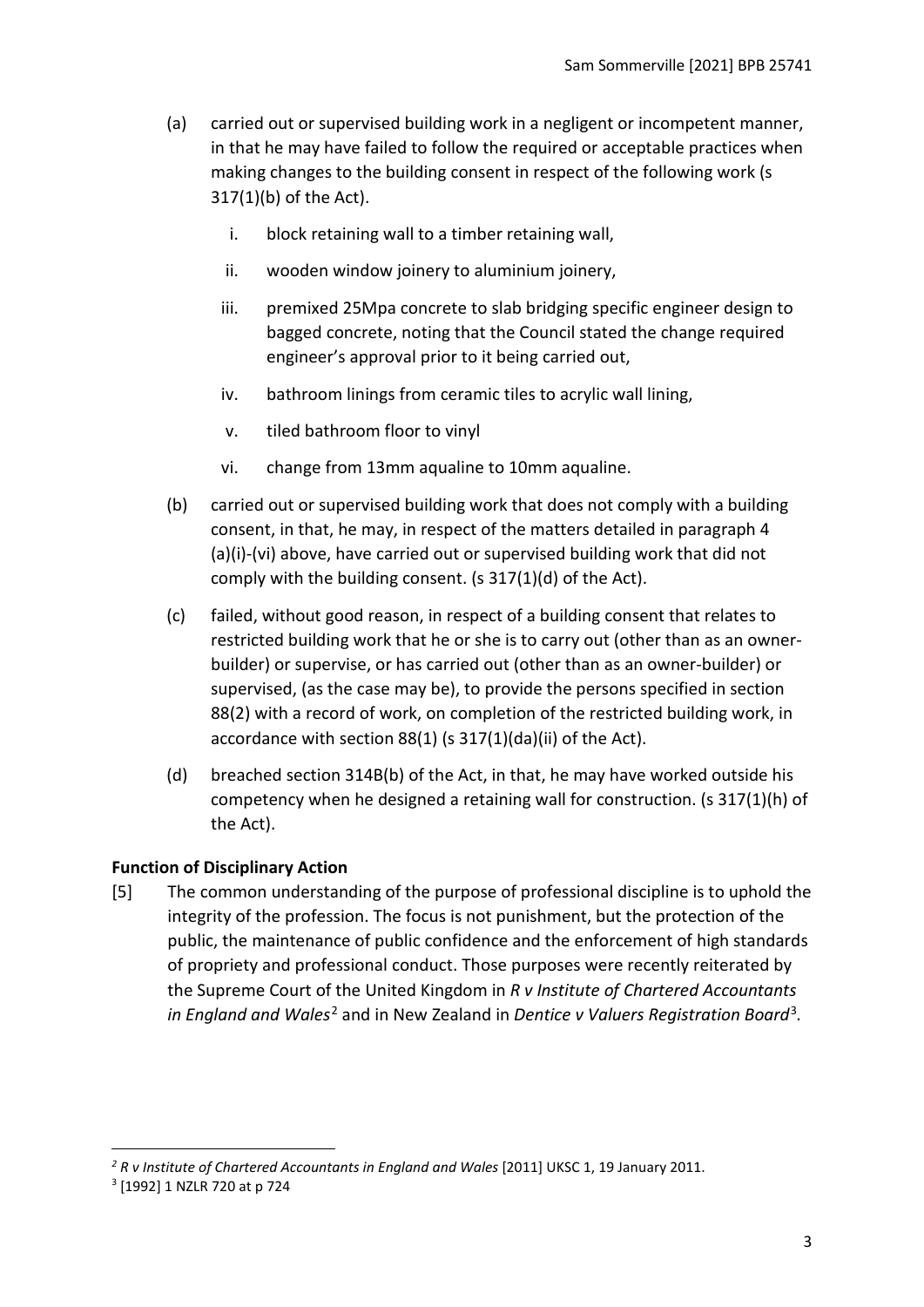[6] Disciplinary action under the Act is not designed to redress issues or disputes between a complainant and a respondent. In *McLanahan and Tan v The New Zealand Registered Architects Board, [4](#page-3-1)* Collins J. noted that:

> *"… the disciplinary process does not exist to appease those who are dissatisfied … . The disciplinary process … exists to ensure professional standards are maintained in order to protect clients, the profession and the broader community."*

[7] In a similar vein, the Board's investigation and hearing process is not designed to address every issue that is raised in a complaint or by a complainant. The disciplinary scheme under the Act and Complaint's Regulations focuses on serious conduct that warrants investigation and, if upheld, disciplinary action. Focusing on serious conduct is consistent with decisions made in the New Zealand courts in relation to the conduct of licensed persons<sup>[5](#page-3-2)</sup>:

> *… the statutory test is not met by mere professional incompetence or by deficiencies in the practice of the profession. Something more is required. It includes a deliberate departure from accepted standards or such serious negligence as, although not deliberate, to portray indifference and an abuse.*

- [8] Finally, the Board can only inquire into "the conduct of a licensed building practitioner" with respect to the grounds for discipline set out in section 317 of the Act. Those grounds do not include contractual breaches other than when the conduct reaches the high threshold for consideration under section 317(1)(i) of the Act, which deals with disrepute.
- [9] The above commentary on the limitations of the disciplinary process is important to note as, on the basis of it, the Board's inquiries, and this decision, focus on and deal with the serious conduct complained about.

# <span id="page-3-0"></span>**Inquiry Process**

- [10] The investigation and hearing procedure under the Act and Complaints Regulations is inquisitorial, not adversarial. There is no requirement for a complainant to prove the allegations. Rather the Board sets the charges, and it decides what evidence is required at a hearing to assist it in its investigations. In this respect, the Board reviews the available evidence when considering the Registrar's Report and determines the witnesses that it believes will assist at a hearing. The hearing itself is not a review of all of the available evidence. Rather it is an opportunity for the Board to seek clarification and explore certain aspects of the charges in greater depth.
- [11] Whilst a complainant may not be required to give evidence at a hearing, they are welcome to attend and, if a complainant does attend, the Board provides them with an opportunity to participate in the proceedings.

<span id="page-3-1"></span><sup>4</sup> [2016] HZHC 2276 at para 164

<span id="page-3-2"></span><sup>5</sup> *Pillai v Messiter (No 2)* (1989) 16 NSWLR 197 (A) at 200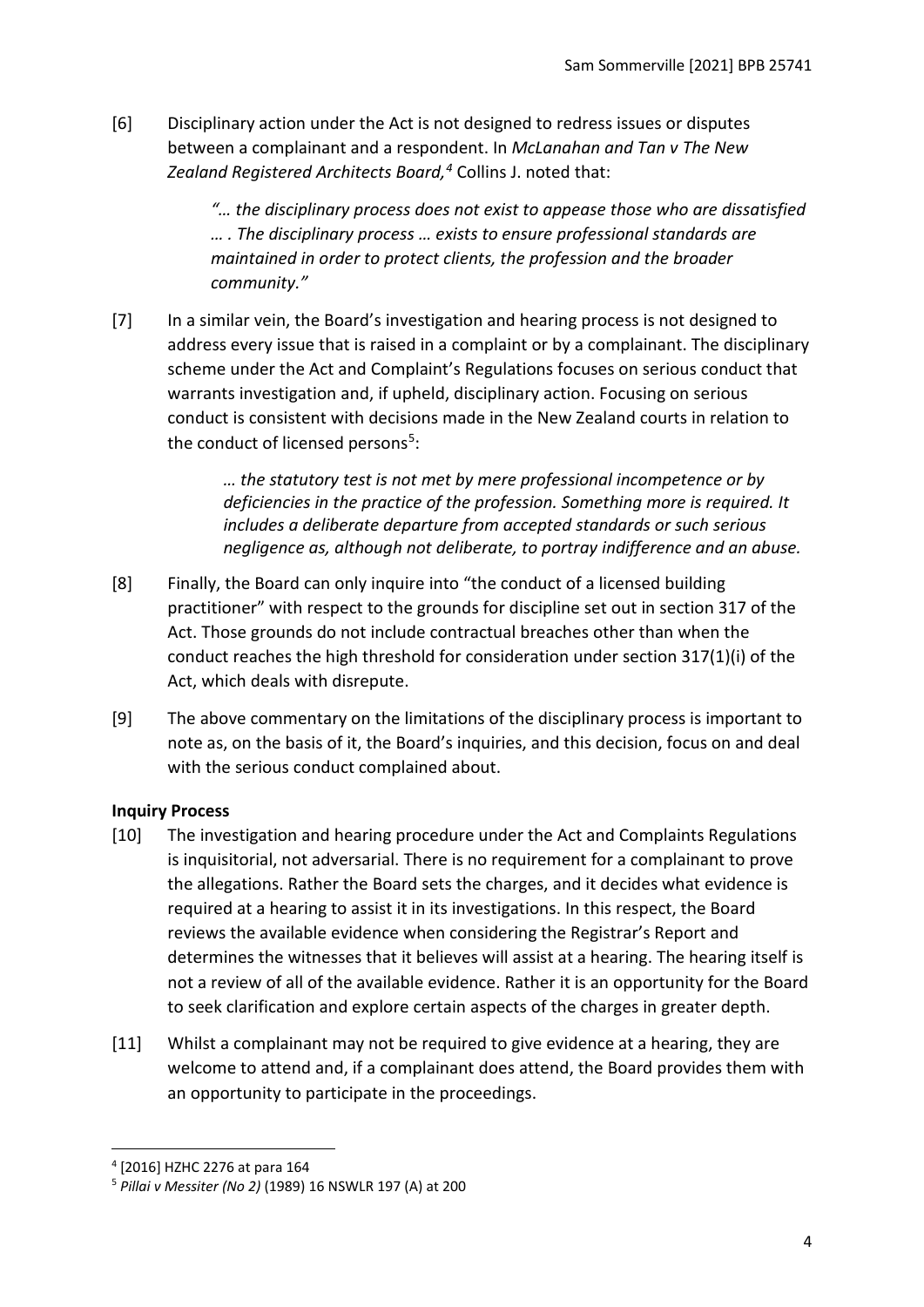# <span id="page-4-0"></span>**Evidence**

- [12] The Board must be satisfied on the balance of probabilities that the disciplinary offences alleged have been committed*[6](#page-4-1)*. Under section 322 of the Act, the Board has relaxed rules of evidence that allow it to receive evidence that may not be admissible in a court of law.
- [13] The procedure the Board uses is inquisitorial, not adversarial. The Board examines the documentary evidence available to it prior to the hearing. The hearing is an opportunity for the Board, as the inquirer and decision-maker, to call and question witnesses, to further investigate aspects of the evidence and to take further evidence from key witnesses. The hearing is not a review of all the available evidence.
- [14] In addition to the documentary evidence before the Board, it heard evidence at the hearing from:

Sam Sommerville, Respondent

[Omitted], Director of [Omitted]

[Omitted], Complainants

[Omitted], Witness for Complainants

Matthew Greenhough, Building Inspector, Auckland City Council

[Omitted], Engineer

[Omitted], Designer

- [15] The Complainants had a building consent dated 24 July 2017 for the conversion of a garage into a residential dwelling. The building consent was due to lapse, and, in order to prevent this, the Complainants asked the Respondent (who was a family friend) to commence foundation work. The Respondent was then asked to continue with the job on a charge–up basis. The Respondent stated - *"We agreed that we would fit in around him and would do any RBW work, up until the time that he could bring in his other builder."* (Document 2.2.3, Page 73 of the Board's file). As things eventuated, the other builder was not engaged, and the Respondent continued with the project.
- [16] The Respondent advised the Board that he had consented building plans on-site, had no engagement with the designer [Omitted], but did have some phone contact with the Engineer [Omitted].
- [17] The Respondent stated in his written response that he *"supervised the staff that were on site"* and that he *"went to site every day that my staff were on–site bar 4 or 5 days where it was clear that the work could progress without my input that day."* The Respondent's company employed *"a range of staff on–site from 2/3 year*

<span id="page-4-1"></span><sup>6</sup> *Z v Dental Complaints Assessment Committee* [2009] 1 NZLR 1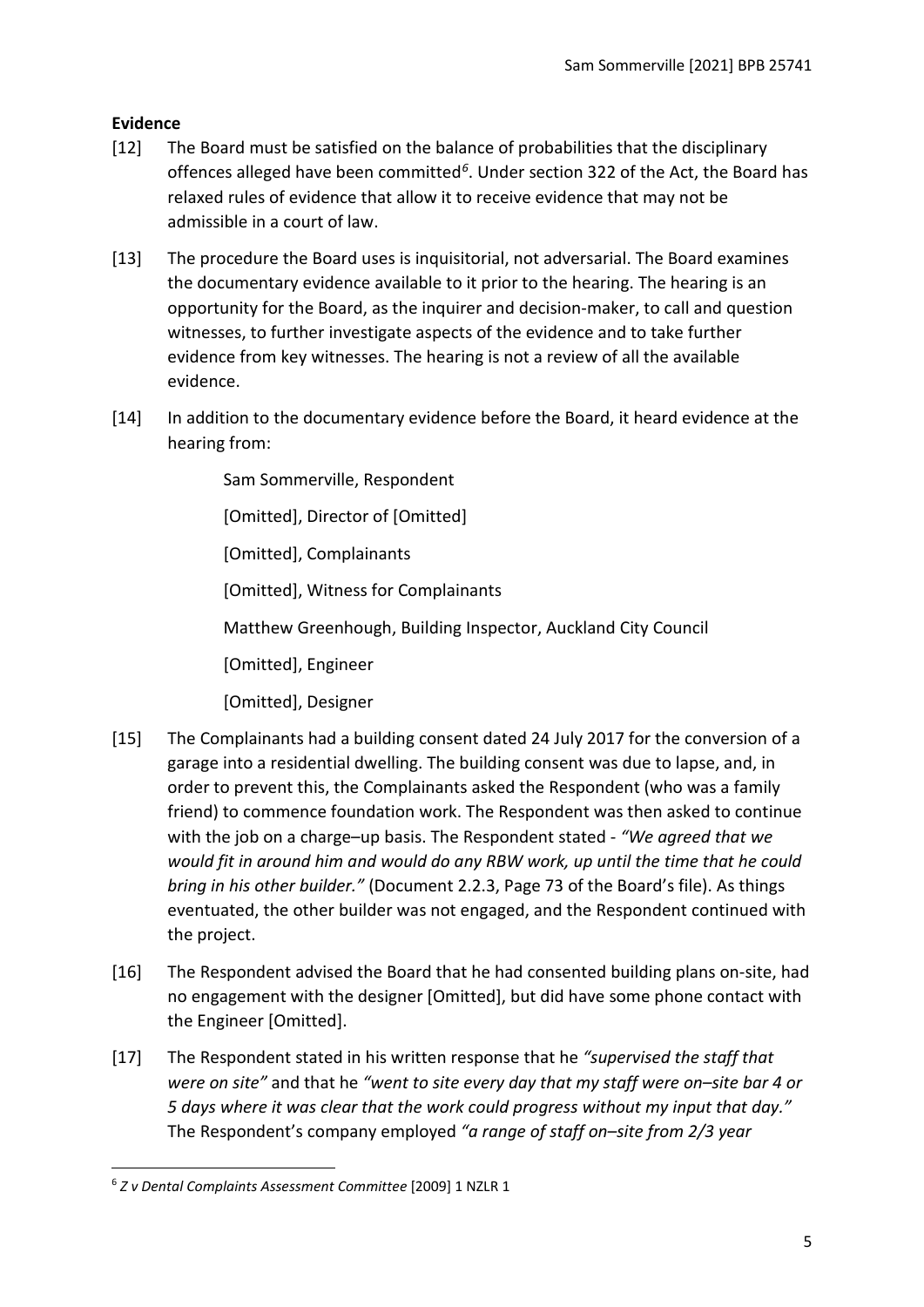*apprentices to qualified or 20 plus year builders".* (Document 2.2.3 – 2.2.4, Pages 73 and 74 of the Board's file).

[18] In respect of the issues being investigated, the evidence was that:

*Block retaining wall to timber retaining wall* 

- (a) The client agreed to change the retaining wall on the basis that it was a cheaper and faster option, and the site was tight, making access for concrete trucks difficult. The Respondent spoke to someone at the Engineer's firm (whom he accepts may not have been familiar with the project) and was told that as the retaining wall was under 1 metre high, it came within the Schedule 1 exemptions, and the change did not need to be consented. The Board notes [Omitted]' evidence that there is no record of this conversation on his firm's files.
- (b) The Respondent understood that a change to the consented plans required a process to be followed (which the Board acknowledged he had correctly followed in respect of a door variation).
- (c) In this instance, he accepted *"it was a mistake"* and that the change did not fall within the Schedule 1 exemptions and did require a variation as it was part of the original consented works. [Omitted] agreed with this position. [Omitted] was also of the view that it was a minor variation.
- (d) There was a conflict in the evidence as to when the retaining wall work was done. The Respondent said it was towards the end of the job. [Omitted], however, said it was built by January 2020 and was one of the first pieces to be completed on the project.
- (e) The Respondent gave evidence that he did not obtain a design for the change to the retaining wall. He built it based on his knowledge and experience.
- (f) Mr Greenhough, Council Building Inspector, said this retaining wall change would be assessed as a minor variation but that it was preferable to have that approved prior to the associated work being done.

# *Wooden window joinery to aluminium joinery*

- (g) This change eventuated as it was a cheaper option for the client and was done with the client's agreement. The Respondent did not instigate any change process for the consented plans. He did not speak to the designer.
- (h) He installed the aluminium joinery based on the specifications for this type of joinery and his own experience. The Board asked the Respondent if he was aware of the impact this change had on the H1 insulation compliance calculations. The Respondent stated as the aluminium joinery was double glazed, which was better than single glazed timber windows. Therefore, it was an improvement in insulation, but he was not able to substantiate this.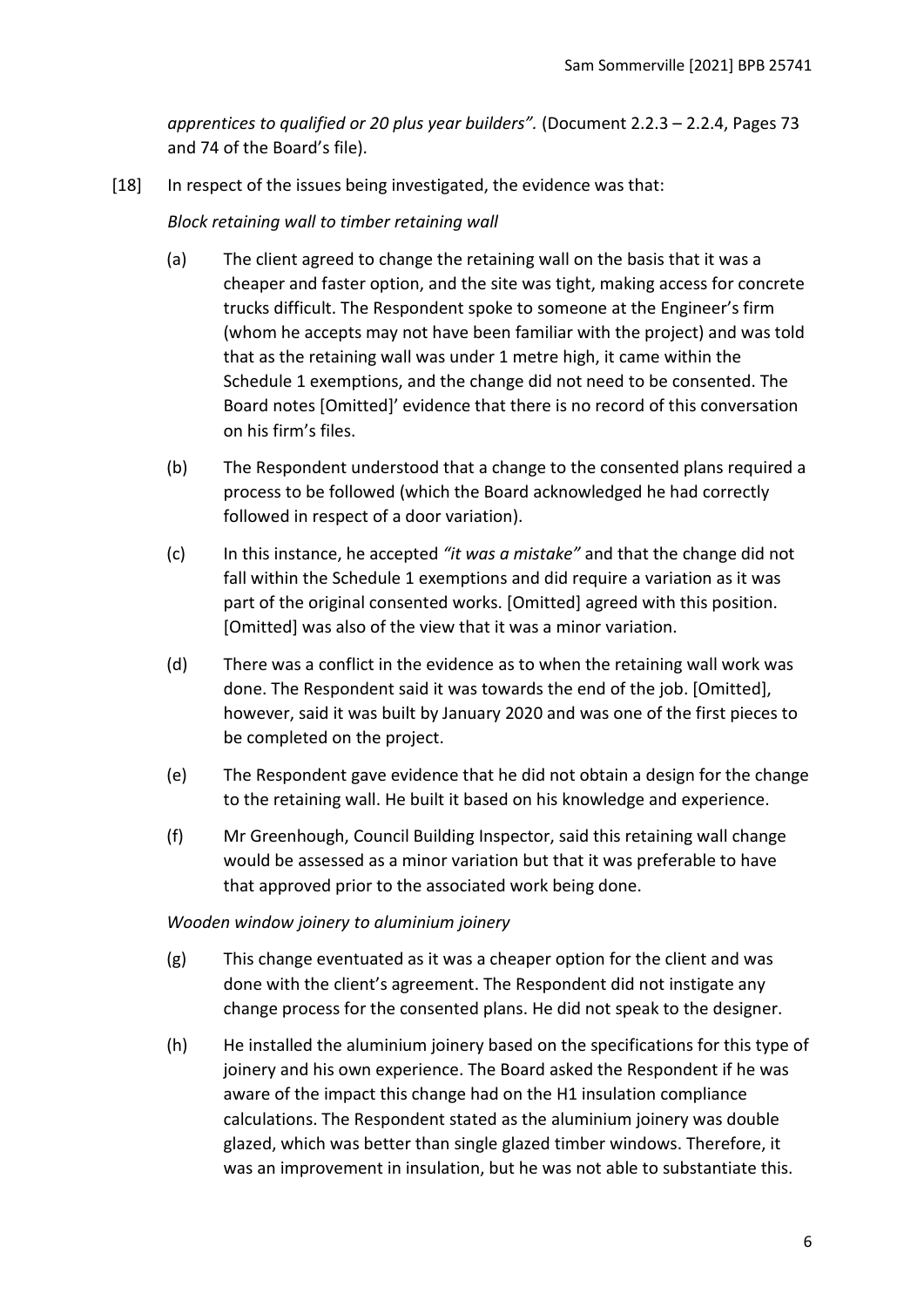- (i) The Respondent noted that the Council did not comment on this change in its inspections and did not ask for a variation in respect of the joinery change.
- (j) However, Mr Greenhough, the Council Building Inspector, gave evidence that from the Council's perspective, this would usually be a minor variation.

# *Premixed 25Mpa concrete to bagged concrete*

(k) This change was discussed by the Respondent with the Council Inspector and noted on the Foundation Inspection record. (Document 8.2.1, Page 248 of the Board's file). The Respondent advised that the change was not made, and he provided a copy of the invoice showing the originally consented 20mm 25MPa premixed concrete was used. (Document 8.2.1, Page 243 of the Board's file).

### *Bathroom linings from ceramic tiles to acrylic wall lining*

- (l) This change was noted on the Postline inspection report dated 16 June 2020 as requiring a minor variation. (Document 2.5.19, Page 136 of the Board's file).
- (m) The Respondent said that this was a client-initiated change. He would have booked a site meeting with the Inspector to do this minor variation before the final inspection but he had not returned to the project after the Postline inspection due to the relationship breakdown with the client.
- (n) Mr Greenhough confirmed that in the Council's view, this would be a minor variation.

# *Tiled bathroom floor to vinyl*

- (o) A site meeting was called for by the client on 23 November 2020. The Respondent was not aware this meeting was taking place and did not attend. The inspection report from this meeting notes, *"tiling to shower, bathroom & kitchen floor now deleted – vinyl to be [sic] installed. Possible permiable [sic] changes. Refer back to designer for solutions to issues."* (Document 2.5.27, Page 144 of the Board's file).
- (p) The Respondent gave evidence that he did not return to the site after the Postline inspection in June 2020.

#### *Change from 13mm aqualine to 10mm aqualine*

- (q) The Respondent advised that this change was a consequence of changing from a tiled shower to an acrylic lining. The 13mm aqualine was no longer required.
- (r) The Respondent said that this was a client-initiated change. He would have booked a site meeting with the Inspector to do this minor variation before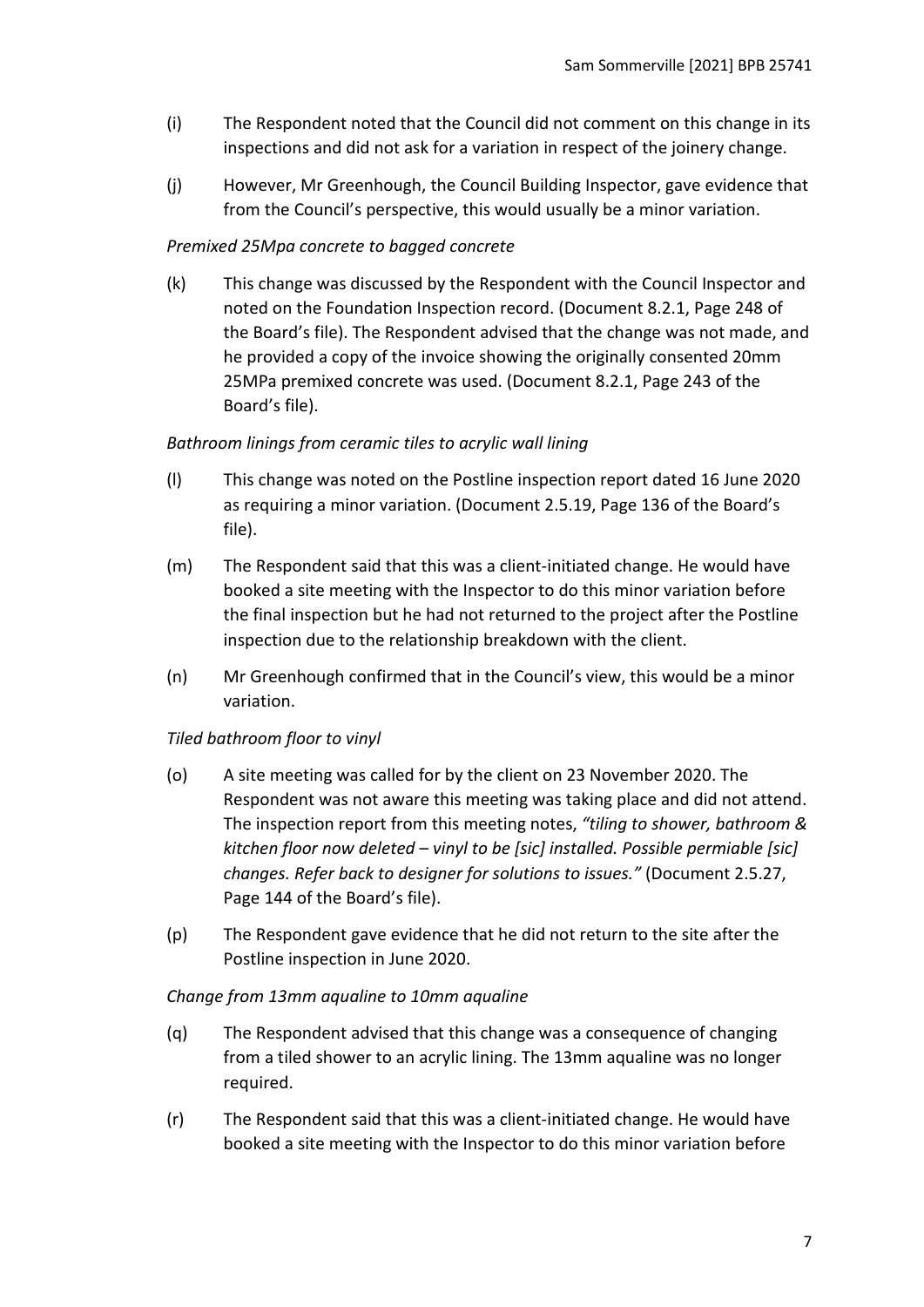the final inspection but he had not returned to the project after the Postline inspection due to the relationship breakdown with the client.

- (s) Mr Greenhough confirmed that in the Council's view this would be a minor variation.
- [19] As regards the process for a change to the consented building plans, the Respondent said that he would normally do minor variations to the building consent before the work was done if it was obvious that it was needed. Otherwise, it would be picked up in discussion with the building inspector, and he would do the variation before the final inspection.
- [20] On the record of work, the Respondent said that his general practice was to do it after the project passed the final inspection if he was the main licensed building practitioner. In this case, he left the site after the Postline inspection on 16 June 2020, while the client organised some landscaping and the pathway work to be done, and the drainlayer had to hook-up the drains*.* At that stage, he intended to return in order to have a site meeting for the minor variations needed and do the final inspection. He did not, however, return as the relationship broke down.
- [21] Mr [Omitted] confirmed that at this point, the only work left to complete was the vinyl flooring, and there was no restricted building work still to be done.
- [22] A record of work dated 12 August 2021 was provided to the Registrar on 15 February 2022. (Document 8.2.1, Page 242 of the Board's file). It had not been provided to the Council or to the owner.
- [23] The Respondent confirmed his understanding of the requirement to provide a record of work to the owner and to the Council, but in this case, he did not believe the work was complete as the final inspection had not been done.

# **Board's Conclusion and Reasoning**

- [24] The Board has decided that the Respondent **has not**:
	- (a) carried out or supervised building work or building inspection work in a negligent or incompetent manner (s 317(1)(b) of the Act);
	- (b) carried out or supervised building work or building inspection work that does not comply with a building consent (s 317(1)(d) of the Act); or
	- (c) breached section 314B of the Act (s 317(1)(h) of the Act).
- [25] The Board has decided that the Respondent **has** failed, without good reason, in respect of a building consent that relates to restricted building work that he or she is to carry out (other than as an owner-builder) or supervise, or has carried out (other than as an owner-builder) or supervised, (as the case may be), to provide the persons specified in section 88(2) with a record of work, on completion of the restricted building work, in accordance with section 88(1) (s 317(1)(da)(ii) of the Act) and **should** be disciplined.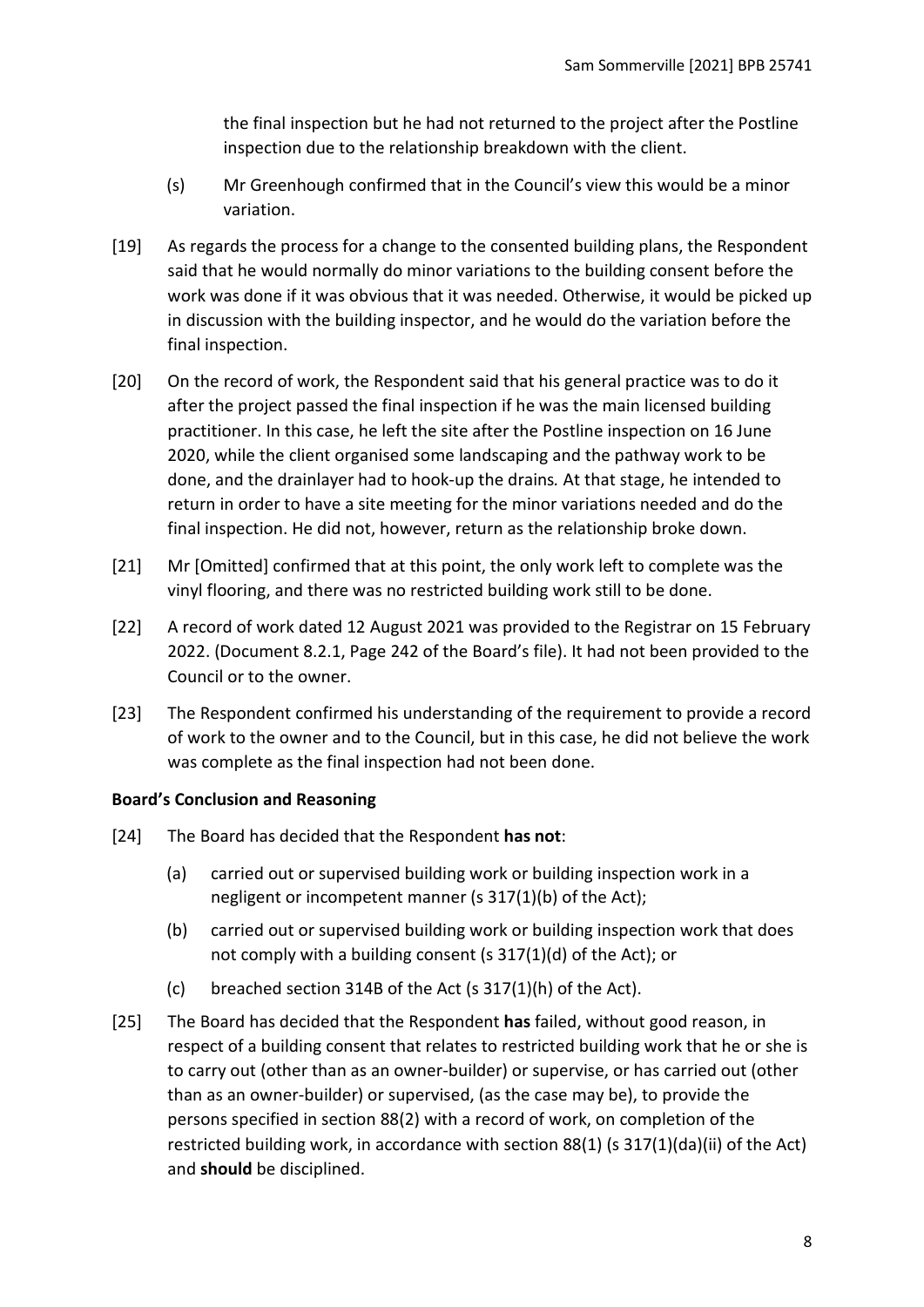[26] The reasons for the Board's decisions follow.

# <span id="page-8-0"></span>Negligence and/or Incompetence

[27] Negligence and incompetence are not the same. In *Beattie v Far North Council*[7](#page-8-1) Judge McElrea noted:

> *[43] Section 317 of the Act uses the phrase "in a negligent or incompetent manner", so it is clear that those adjectives cannot be treated as synonymous.*

- [28] Negligence is the departure by a licensed building practitioner whilst carrying out or supervising building work from an accepted standard of conduct. It is judged against those of the same class of licence as the person whose conduct is being inquired into. This is described as the *Bolam[8](#page-8-2)* test of negligence which has been adopted by the New Zealand Courts<sup>9</sup>.
- [29] Incompetence is a lack of ability, skill, or knowledge to carry out or supervise building work to an acceptable standard. *Beattie* put it as "*a demonstrated lack of the reasonably expected ability or skill level".* In *Ali v Kumar and Others, [10](#page-8-4)* it was stated as *"an inability to do the job"*.
- [30] The New Zealand Courts have stated that an assessment of negligence and/or incompetence in a disciplinary context is a two-stage test<sup>[11](#page-8-5)</sup>. The first is for the Board to consider whether the practitioner has departed from the acceptable standard of conduct of a professional. The second is to consider whether the departure is significant enough to warrant a disciplinary sanction or, in other words, whether the conduct was serious enough.
- [31] In terms of seriousness in *Collie v Nursing Council of New Zealand, [12](#page-8-6)* the Court's noted, as regards the threshold for disciplinary matters, that:

*[21] Negligence or malpractice may or may not be sufficient to constitute professional misconduct and the guide must be standards applicable by competent, ethical and responsible practitioners and there must be behaviour which falls seriously short of that which is to be considered acceptable and not mere inadvertent error, oversight or for that matter carelessness.*

[32] In *Pillai v Messiter (No 2)*[13](#page-8-7) the Court of Appeal stated:

*… the statutory test is not met by mere professional incompetence or by deficiencies in the practice of the profession. Something more is required. It* 

<span id="page-8-1"></span><sup>7</sup> Judge McElrea, DC Whangarei, CIV-2011-088-313

<span id="page-8-2"></span><sup>8</sup> *Bolam v Friern Hospital Management Committee* [1957] 1 WLR 582

<span id="page-8-3"></span><sup>9</sup> *Martin v Director of Proceedings* [2010] NZAR 333 (HC), *F v Medical Practitioners Disciplinary Tribunal* [2005] 3 NZLR 774 (CA)

<span id="page-8-4"></span><sup>10</sup> Ali v Kumar and Others [2017] NZDC 23582 at [30]

<span id="page-8-5"></span><sup>11</sup> *Martin v Director of Proceedings* [2010] NZAR 333 (HC), *F v Medical Practitioners Disciplinary Tribunal* [2005] 3 NZLR 774 (CA)

<span id="page-8-6"></span><sup>12</sup> [2001] NZAR 74

<span id="page-8-7"></span><sup>13</sup> (1989) 16 NSWLR 197 (CA) at 200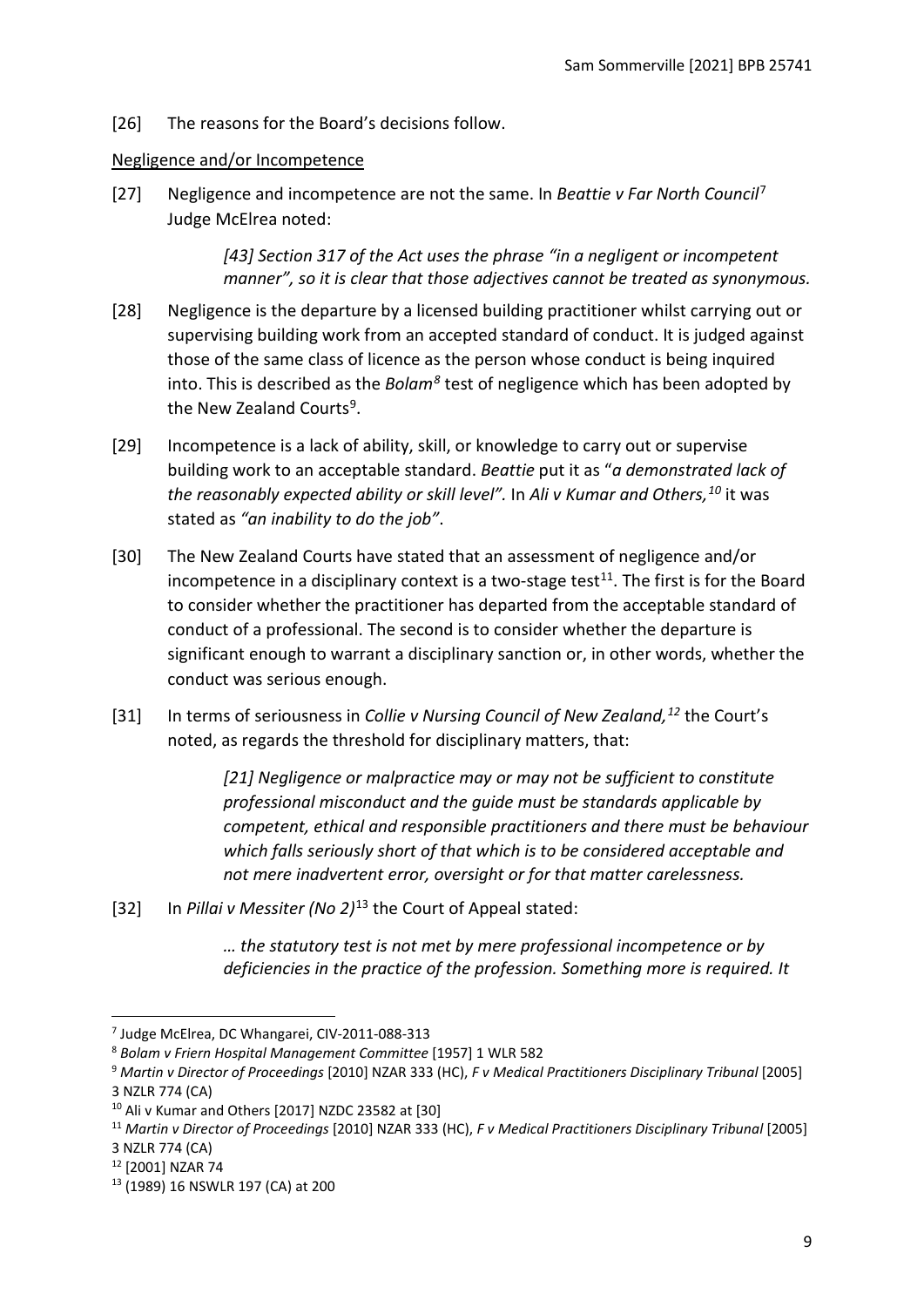*includes a deliberate departure from accepted standards or such serious negligence as, although not deliberate, to portray indifference and an abuse.*

- [33] The matters before the Board were, on the basis of the evidence heard at the hearing, not sufficiently serious enough to warrant the Board taking disciplinary action against the Respondent.
- [34] The Board accepted that most of the changes had been requested by the owner for cost reasons and that had the Respondent remained on-site he would have completed the correct minor variation processes. The shortcomings in process did not cause any disruption in the construction process. The Board notes that the alleged premixed concrete to bagged concrete change did not occur.
- [35] As regards the retaining wall change, the Board accepts the Respondent made a genuine mistake and thought that he was correctly following engineering advice. As such, whilst the Respondent could and should have followed better processes for building consent changes, the overall conduct did not reach the disciplinary threshold. He ought, however, as a licensed building practitioner to have known better and to have appreciated that the Schedule 1 exemption does not apply when the works are part of the originally consented building work.

# <span id="page-9-0"></span>Contrary to a Building Consent

- [36] Under section 40 of the Act, all building work must be carried out in accordance with the building consent issued. Once a building consent has been granted, any changes to it must be dealt with in the appropriate manner. Whilst a charge of building contrary to a building consent can be a form of strict liability offence<sup>[14](#page-9-2)</sup>, the Board, in this instance, has taken the nature of the matters before it into account and has decided that the contraventions were not serious enough.
- [37] The Board also notes that the Respondent left the site prematurely due to a breakdown in the relationship with the client, and if he had remained on-site, he would have sought the appropriate variations to the consented plans.
- [38] The Respondent is, however, cautioned to take care when dealing with building consent changes. It is recommended that he ensure a written record is kept of his interactions with design and engineering professionals as regards changes and that Building Consent Authority paperwork and approvals are processed prior to the changes being undertaken on site.

#### <span id="page-9-1"></span>Outside of Competence

[39] There are two types of disciplinary offence under s 314B. The first relates to representations as to competence (314(a)). The second relates to carrying out or supervising building work outside of a licensed person's competence (s 314(b)). It is the second that is of relevance in this case.

<span id="page-9-2"></span><sup>14</sup> *Blewman v Wilkinson* [\[1979\] 2 NZLR 208](http://www.lexisnexis.com/nz/legal/search/enhRunRemoteLink.do?A=0.2086159965275617&service=citation&langcountry=AU&backKey=20_T27461068952&linkInfo=F%23NZ%23NZLR%23vol%252%25sel1%251979%25page%25208%25year%251979%25sel2%252%25&ersKey=23_T27461068929)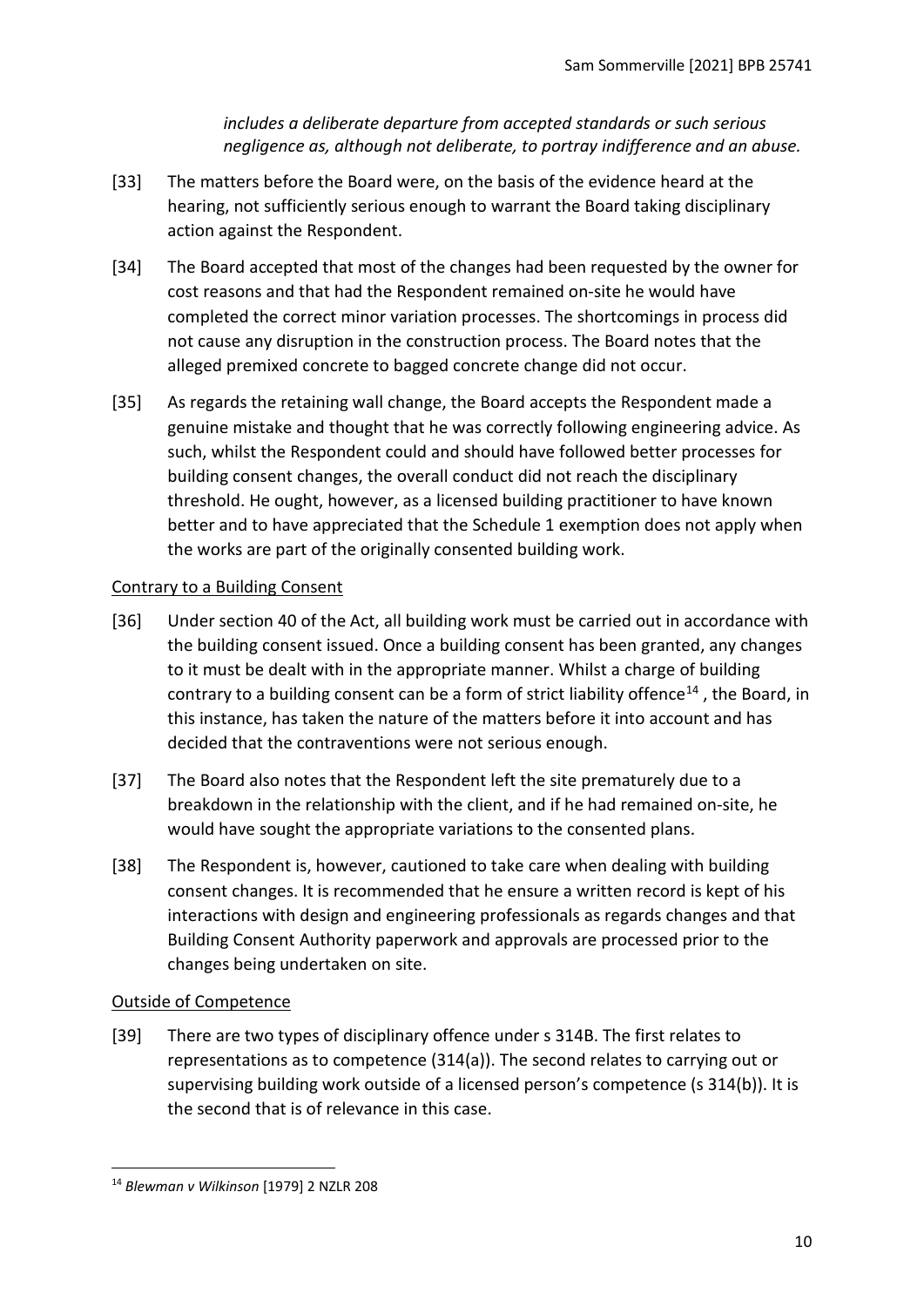[40] As regards working outside of one's competence, section 314B(b) of the Act provides:

*A licensed building practitioner must—* 

*(b) carry out or supervise building work only within his or her competence.*

- [41] In the context of the Act and the disciplinary charge under s 317(1)(h) and 314B(b) a licensed building practitioner must only work within their individual competence. In this respect, it should be noted that if they hold a class of licence for the building work they are undertaking but are not able to successfully or efficiently complete the building work, then it may be that they are working outside of their competence. Such a situation could occur, for example, where a person holding a carpentry licence who has only ever built simple single-level dwellings unsuccessfully undertakes a complex multi-level build. Likewise, if a licensed building practitioner undertakes work outside of their licence class, [15](#page-10-1) then they can be found to have worked outside of their competence if they do not have the requisite skill set, knowledge base or experience, especially if the building work is noncompliant or is in some way deficient.
- [42] The matters before the Board were, on the basis of the evidence heard at the hearing, not sufficiently serious enough to warrant the Board taking disciplinary action against the Respondent
- [43] The Respondent genuinely, but mistakenly, believed he had engineering acceptance for the change in retaining wall. There was no evidence that the retaining wall was inadequately built or that the Respondent did not have the requisite skill and knowledge to build the timber retaining wall in place of the block retaining wall. As such, the overall conduct did not reach the disciplinary threshold.

# <span id="page-10-0"></span>Record of Work

- [44] There is a statutory requirement under section 88(1) of the Building Act 2004 for a licensed building practitioner to provide a record of work to the owner and the territorial authority on completion of restricted building work $16$ .
- [45] Failing to provide a record of work is a ground for discipline under section 317(1)(da)(ii) of the Act. In order to find that ground for discipline proven, the Board need only consider whether the Respondent had "good reason" for not providing a record of work on "completion" of the restricted building work.
- [46] The Board discussed issues with regard to records of work in its decision C2-01[17](#page-10-3)0<sup>17</sup> and gave guidelines to the profession as to who must provide a record of work, what a record of work is for, when it is to be provided, the level of detail that must be

<span id="page-10-1"></span><sup>&</sup>lt;sup>15</sup> Note that to carry out restricted building work outside of a licensed building practitioners licence class is a disciplinary offence under s 317(1)(c) of the Act.

<span id="page-10-2"></span><sup>&</sup>lt;sup>16</sup> Restricted Building Work is defined by the Building (Definition of Restricted Building Work) Order 2011

<span id="page-10-3"></span><sup>17</sup> *Licensed Building Practitioners Board Case Decision C2-01170* 15 December 2015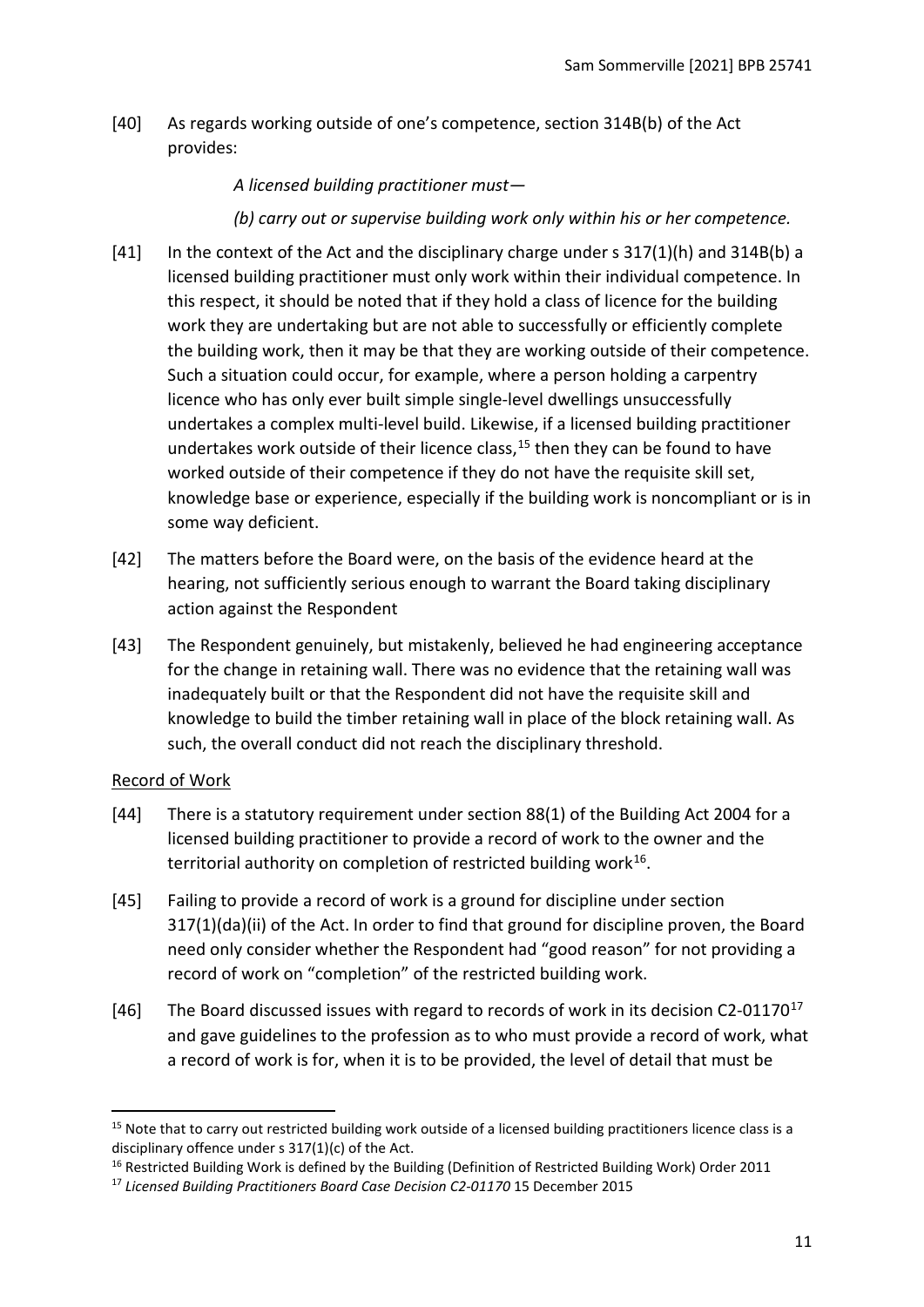provided, who a record of work must be provided to and what might constitute a good reason for not providing a record of work.

- [47] The starting point with a record of work is that it is a mandatory statutory requirement whenever restricted building work under a building consent is carried out or supervised by a licensed building practitioner (other than as an ownerbuilder). Each and every licensed building practitioner who carries out restricted building work must provide a record of work.
- [48] The statutory provisions do not stipulate a timeframe for the licenced person to provide a record of work. The provisions in section 88(1) simply states "on completion of the restricted building work …". As was noted by Justice Muir in *Ministry of Business Innovation and Employment v Bell<sup>[18](#page-11-0)</sup> "... the only relevant* precondition to the obligations of a licenced building practitioner under s 88 is that he/she has completed their work".
- [49] As to when completion will have occurred is a question of fact in each case. In most situations, issues with the provision of a record of work do not arise. The work progresses, and records of work are provided in a timely fashion. That did not occur in the present matter. The build progressed through to June 2020. The Respondent left the site, but at that stage, all parties intended him to return after some landscaping work had been done. This did not happen as there was a breakdown in the relationship with the client. On the evidence of [Omitted], there was no restricted building work left to be completed at this stage.
- [50] The Respondent wrote a record of work on 12 August 2021, after he received notice of this complaint against him in April 2021. The fact that he wrote it indicates that, at that point in time, he felt his restricted building work was complete. It is arguable, however, that completion occurred as early as June 2020 as there was, at that stage, no further restricted building work to be done. In any event, he did not provide the record of work to the owner or the Territorial Authority. It was given to the Investigator on 15 February 2022. On this basis, the Board finds that the record of work was not provided on completion as required, and the disciplinary offence has been committed.
- [51] Section 317(1)(da)(ii) of the Act provides for a defence of the licenced building practitioner having a "good reason" for failing to provide a record of work. If they can, on the balance of probabilities, prove to the Board that one exists, then it is open to the Board to find that a disciplinary offence has not been committed. Each case will be decided by the Board on its own merits, but the threshold for a good reason is high.
- [52] In this instance, the Respondent said his general practice was to wait until final inspection to complete the record of work.

<span id="page-11-0"></span><sup>18</sup> [2018] NZHC 1662 at para 50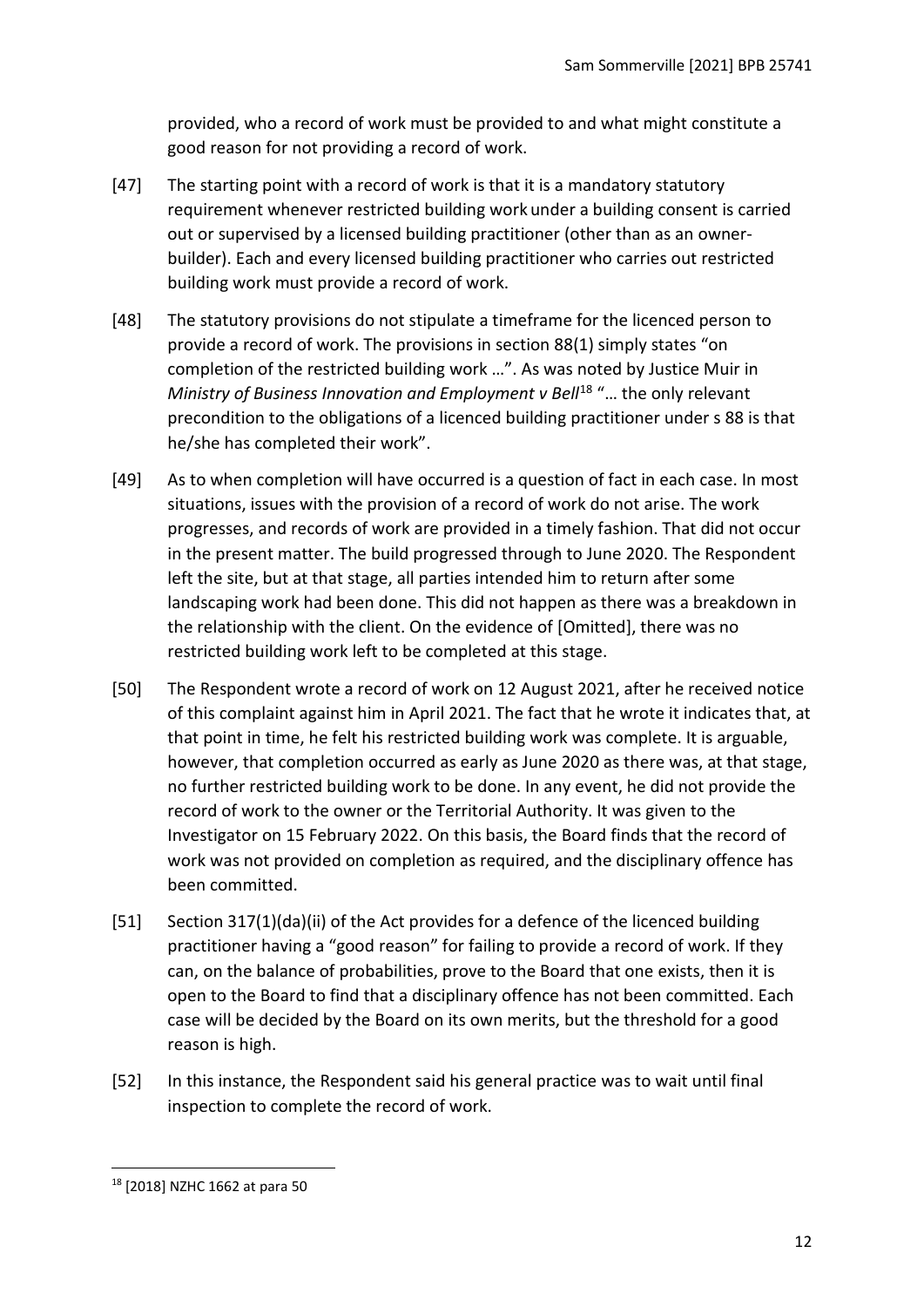- [53] In past cases, the Board has held that where it becomes apparent that a licensed building practitioner will not be continuing, then their work will be considered to have been completed, and they will be required to provide a record of work soon thereafter. As such, the point in time had arrived when the Respondent knew or ought to have known that his restricted building work was complete and that a record of work was due.
- [54] To require otherwise would defeat the purpose of the record of work provisions in the Act, which are designed to create a documented record of who did what in the way of restricted building work under a building consent. It ensures all those involved in carrying out or supervising restricted building work can be identified by the owner (and any subsequent owner) and the territorial authority along with the restricted building work they carried out. If a record of work is not provided because the intended work is not complete, then there would be no such record.
- [55] The Respondent should also note that the requirement is on the licensed building practitioner to provide a record of work, not on the owner or territorial authority to demand one. He is required to act of his own accord and not wait for others to remind him of his obligations.

# <span id="page-12-0"></span>**Penalty, Costs and Publication**

- [56] Having found that one or more of the grounds in section 317 applies, the Board must, under sect[i](#page-15-2)on 318 of the Act<sup>i</sup>, consider the appropriate disciplinary penalty, whether the Respondent should be ordered to pay any costs and whether the decision should be published.
- [57] The Board heard evidence during the hearing relevant to penalty, costs and publication and has decided to make indicative orders and give the Respondent an opportunity to provide further evidence or submissions relevant to the indicative orders.

# <span id="page-12-1"></span>**Penalty**

[58] The purpose of professional discipline is to uphold the integrity of the profession; the focus is not punishment, but the enforcement of a high standard of propriety and professional conduct. The Board does note, however, that the High Court in Patel v Complaints Assessment Committee<sup>[19](#page-12-2)</sup> commented on the role of "punishment" in giving penalty orders stating that punitive orders are, at times, necessary to provide a deterrent and to uphold professional standards. The Court noted:

> *[28] I therefore propose to proceed on the basis that, although the protection of the public is a very important consideration, nevertheless the issues of punishment and deterrence must also be taken into account in selecting the appropriate penalty to be imposed.*

<span id="page-12-2"></span><sup>19</sup> HC Auckland CIV-2007-404-1818, 13 August 2007 at p 27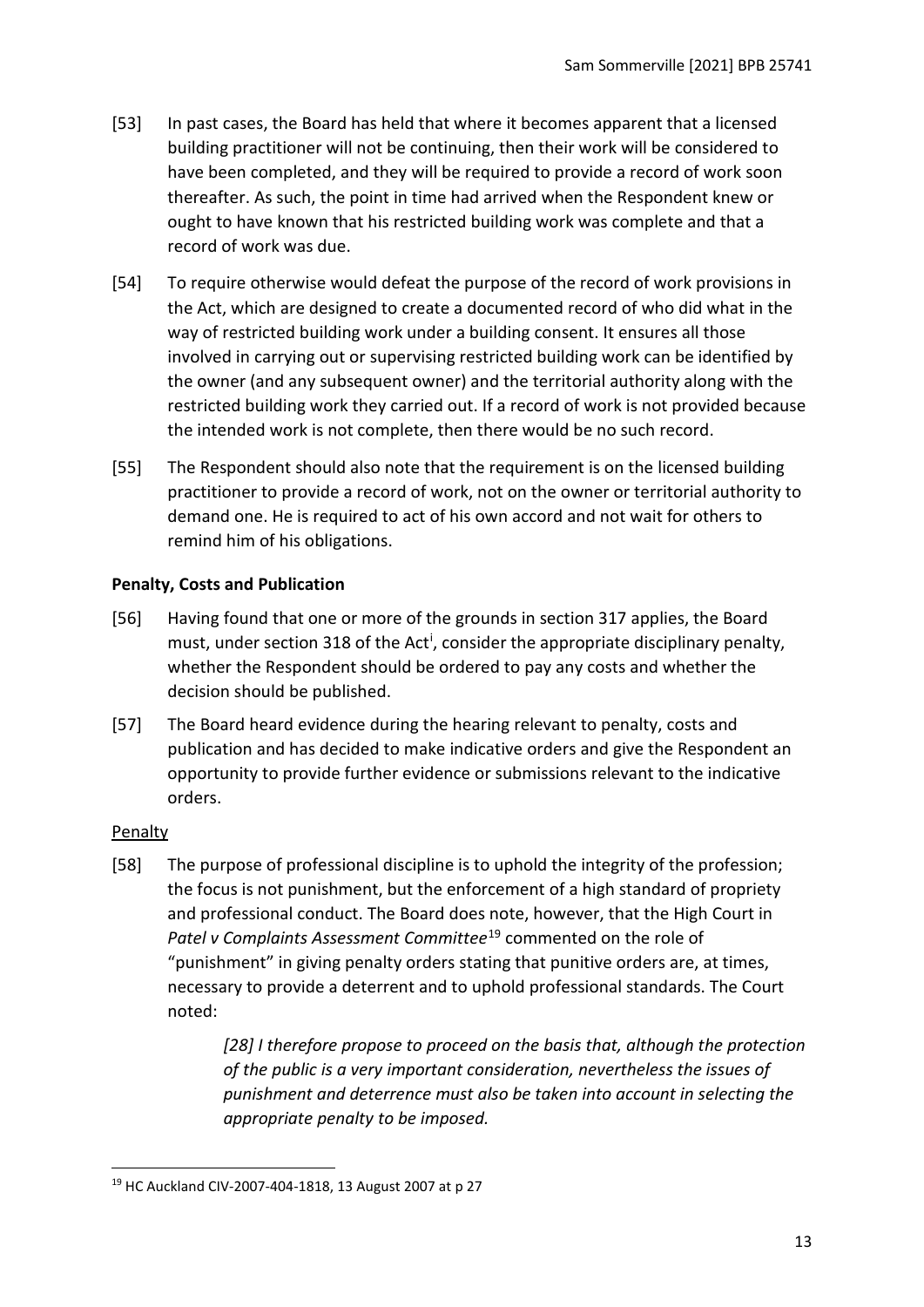- [59] The Board also notes that in *Lochhead v Ministry of Business Innovation and Employment,* [20](#page-13-2) the Court noted that whilst the statutory principles of sentencing set out in the Sentencing Act 2002 do not apply to the Building Act, they do have the advantage of simplicity and transparency. The Court recommended adopting a starting point for a penalty based on the seriousness of the disciplinary offending prior to considering any aggravating and/or mitigating factors.
- [60] Record of work matters are at the lower end of the disciplinary scale. The Board's normal starting point for a failure to provide a record of work is a fine of \$1,500, an amount which it considers will deter others from such behaviour. There are some mitigating factors present, being a non-deliberate withholding of the record of work, a misunderstanding as to his obligations and the fact that the final inspection was not held up through the Respondent's actions. As such, the Board has decided to reduce the fine to \$1,000.

### <span id="page-13-0"></span>**Costs**

- [61] Under section 318(4) the Board may require the Respondent "to pay the costs and expenses of, and incidental to, the inquiry by the Board."
- [62] The Respondent should note that the High Court has held that 50% of total reasonable costs should be taken as a starting point in disciplinary proceedings and that the percentage can then be adjusted up or down having regard to the particular circumstances of each case $^{21}$ .
- [63] In *Collie v Nursing Council of New Zealand,* [22](#page-13-4) where the order for costs in the tribunal was 50% of actual costs and expenses the High Court noted that:

*But for an order for costs made against a practitioner, the profession is left to carry the financial burden of the disciplinary proceedings, and as a matter of policy that is not appropriate.*

[64] The Board's scale costs for a half-day hearing are \$3,500. The only charge upheld, however, was the failure to provide a record of work. Given this, the Board has decided to reduce the costs to \$1,000.

# <span id="page-13-1"></span>Publication

[65] As a consequence of its decision, the Respondent's name and the disciplinary outcomes will be recorded in the public register maintained as part of the Licensed Building Practitioners' scheme as is required by the Act<sup>[23](#page-13-5)</sup>. The Board is also able, under section 318(5) of the Act, to order publication over and above the public register:

<span id="page-13-3"></span><sup>21</sup> *Cooray v The Preliminary Proceedings Committee* HC, Wellington, AP23/94, 14 September 1995, *Macdonald v Professional Conduct Committee,* HC, Auckland, CIV 2009-404-1516, 10 July 2009, *Owen v Wynyard* HC, Auckland, CIV-2009-404-005245, 25 February 2010.<br><sup>22</sup> [2001] NZAR 74

<span id="page-13-2"></span><sup>20</sup> 3 November 2016, CIV-2016-070-000492, [2016] NZDC 21288

<span id="page-13-5"></span><span id="page-13-4"></span><sup>&</sup>lt;sup>23</sup> Refer sections 298, 299 and 301 of the Act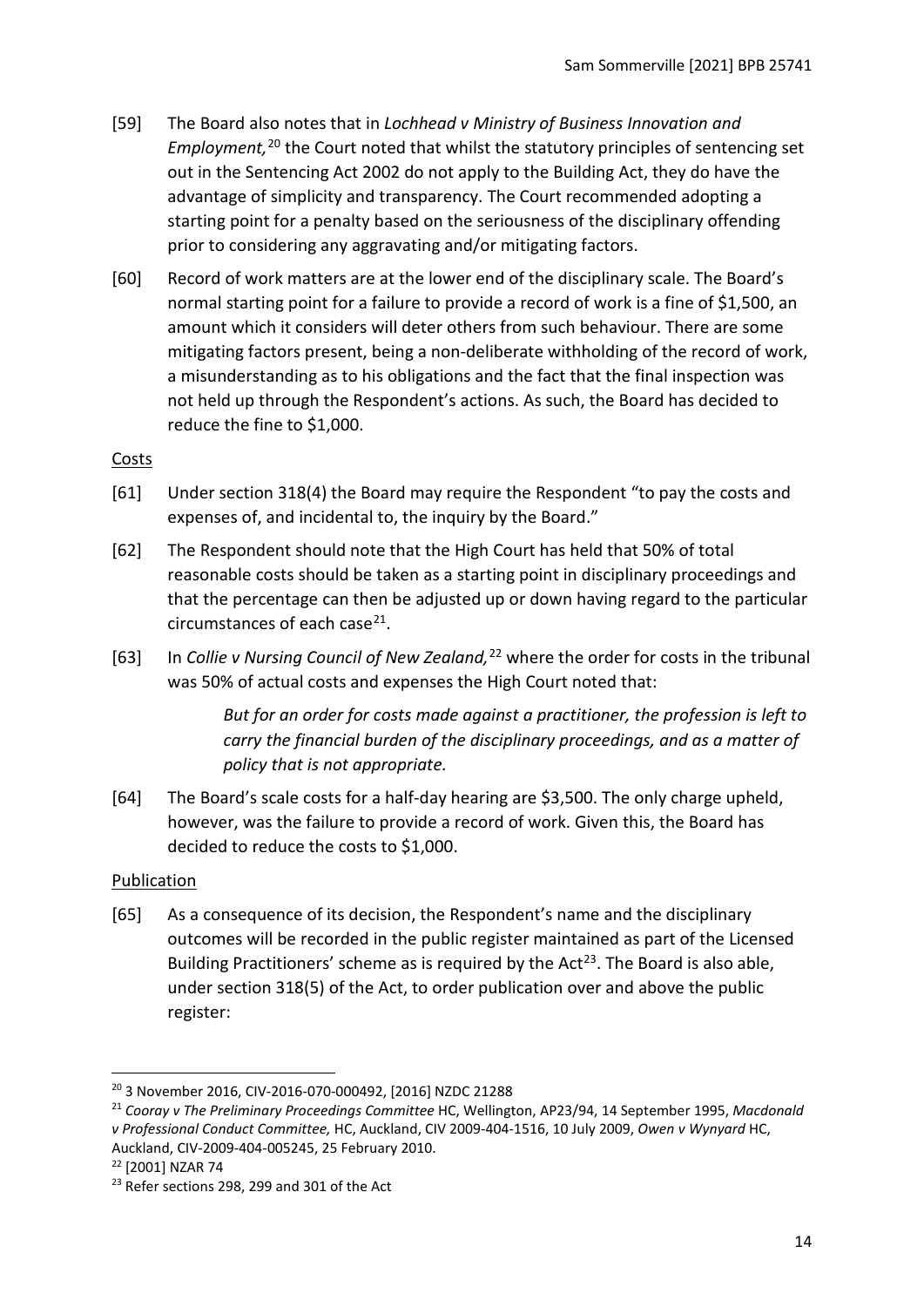*In addition to requiring the Registrar to notify in the register an action taken by the Board under this section, the Board may publicly notify the action in any other way it thinks fit.*

- [66] As a general principle, such further public notification may be required where the Board perceives a need for the public and/or the profession to know of the findings of a disciplinary hearing. This is in addition to the Respondent being named in this decision.
- [67] Within New Zealand, there is a principle of open justice and open reporting, which is enshrined in the Bill of Rights Act 1990<sup>24</sup>. The Criminal Procedure Act 2011 sets out grounds for suppression within the criminal jurisdiction<sup>25</sup>. Within the disciplinary hearing jurisdiction, the courts have stated that the provisions in the Criminal Procedure Act do not apply but can be instructive<sup>[26](#page-14-3)</sup>. The High Court provided guidance as to the types of factors to be taken into consideration in *N v Professional Conduct Committee of Medical Council[27](#page-14-4).*
- [68] The courts have also stated that an adverse finding in a disciplinary case usually requires that the name of the practitioner be published in the public interest<sup>[28](#page-14-5)</sup>. It is, however, common practice in disciplinary proceedings to protect the names of other persons involved as naming them does not assist the public interest.
- [69] Based on the above, the Board w**ill not** order further publication.

### <span id="page-14-0"></span>**Section 318 Order**

[70] For the reasons set out above, the Board directs that:

| Penalty:            | Pursuant to section 318(1)(f) of the Building Act 2004, the<br>Respondent is ordered to pay a fine of \$1,000.                                                                                          |
|---------------------|---------------------------------------------------------------------------------------------------------------------------------------------------------------------------------------------------------|
| Costs:              | Pursuant to section 318(4) of the Act, the Respondent is ordered to<br>pay costs of \$1,000 (GST included) towards the costs of, and<br>incidental to, the inquiry of the Board.                        |
| <b>Publication:</b> | The Registrar shall record the Board's action in the Register of<br>Licensed Building Practitioners in accordance with section 301(I)(iii)<br>of the Act.                                               |
|                     | In terms of section 318(5) of the Act, there will not be action taken<br>to publicly notify the Board's action, except for the note in the<br>Register and the Respondent being named in this decision. |

<span id="page-14-4"></span> $27$  ibid

<span id="page-14-1"></span><sup>&</sup>lt;sup>24</sup> Section 14 of the Act

<span id="page-14-2"></span><sup>&</sup>lt;sup>25</sup> Refer sections 200 and 202 of the Criminal Procedure Act

<span id="page-14-3"></span><sup>26</sup> *N v Professional Conduct Committee of Medical Council* [2014] NZAR 350

<span id="page-14-5"></span><sup>&</sup>lt;sup>28</sup> Kewene v Professional Conduct Committee of the Dental Council [2013] NZAR 1055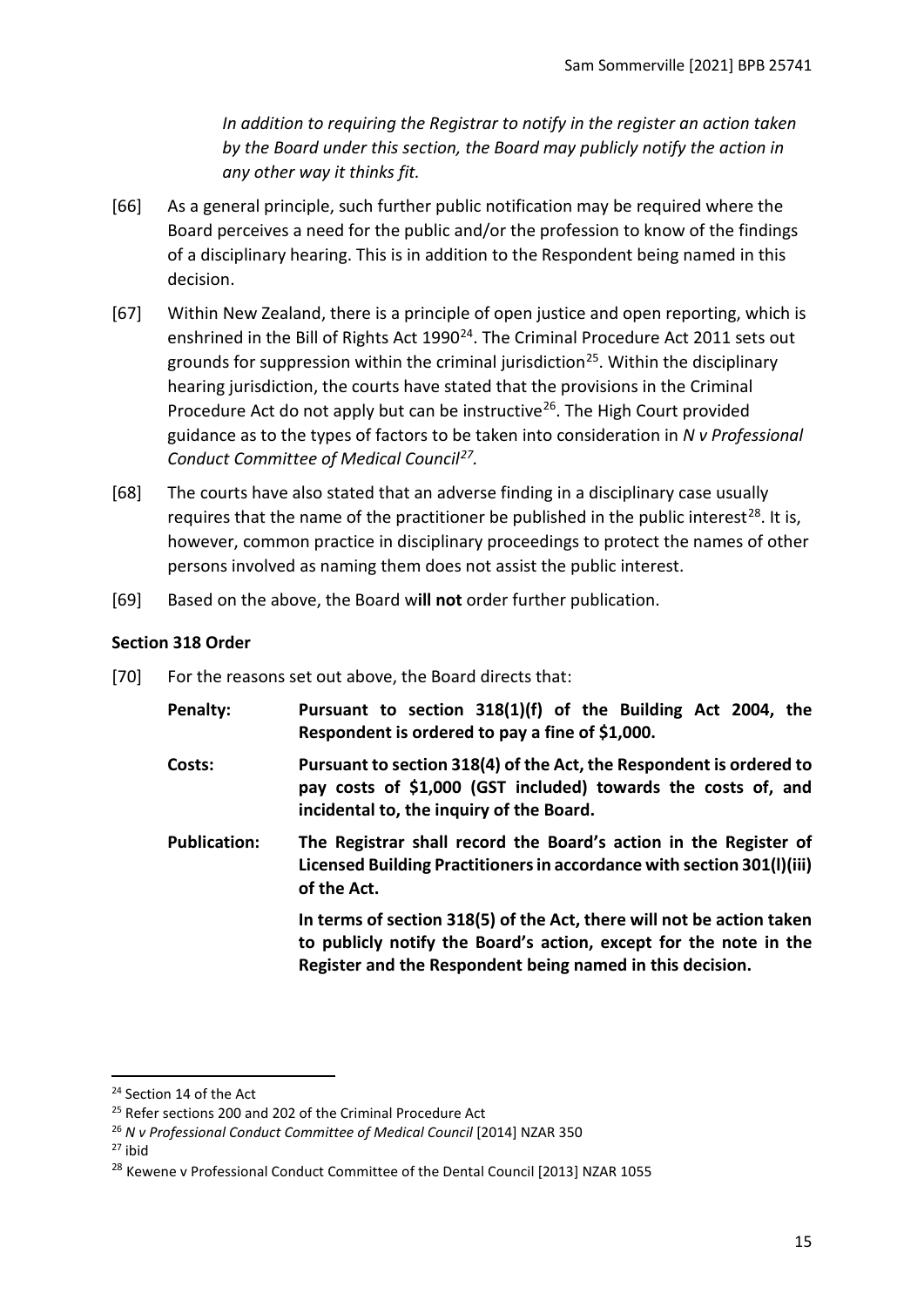[71] The Respondent should note that the Board may, under section 319 of the Act, suspend or cancel a licensed building practitioner's licence if fines or costs imposed as a result of disciplinary action are not paid.

#### <span id="page-15-0"></span>**Submissions on Penalty, Costs and Publication**

- [72] The Board invites the Respondent to make written submissions on the matters of disciplinary penalty, costs and publication up until close of business on **Monday 11 April 2022.** The submissions should focus on mitigating matters as they relate to the penalty, costs and publication orders. If no submissions are received, then this decision will become final. If submissions are received, then the Board will meet and consider those submissions prior to coming to a final decision on penalty, costs and publication.
- [73] In calling for submissions on penalty, costs and mitigation, the Board is not inviting the Respondent to offer new evidence or to express an opinion on the findings set out in this decision. If the Respondent disagrees with the Board's findings of fact and/or its decision that the Respondent has committed a disciplinary offence, the Respondent can appeal the Board's decision.

### <span id="page-15-1"></span>**Right of Appeal**

[74] The right to appeal Board decisions is provided for in section 330(2) of the Act<sup>[ii](#page-16-0)</sup>.

Signed and dated this  $21<sup>st</sup>$  day of March 2022.

**Mr M Orange** Presiding Member

#### <span id="page-15-2"></span><sup>i</sup> *Section 318 of the Act*

*(1) In any case to which section 317 applies, the Board may (a) do both of the following things:*